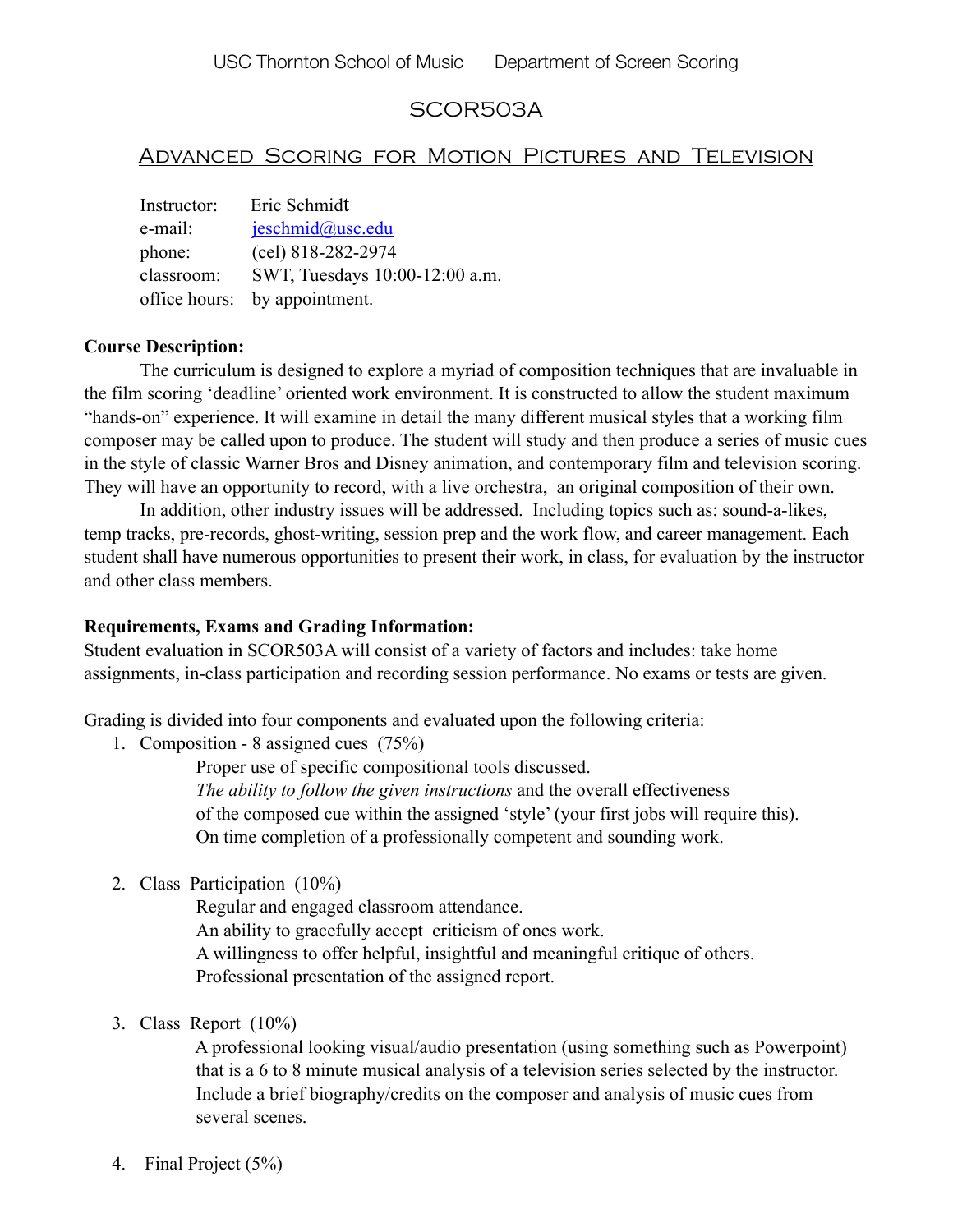**Additional Policies:** Professional responsibility, common courtesy, and respect for one's instructor, guest speakers, and fellow students require that all class members attend all sessions, arriving in time to be seated at their desk or workstation at the scheduled start time. Students who fail to honor these protocols will receive reduced grades in class participation.

Regular and engaged attendance is mandatory. The designed curriculum relies extensively on in- class presentation, student involvement and instructor critique. As there is no text book, being present and taking detailed notes is of paramount importance. Students should approach the instructor ahead of time to discuss any anticipated class absence that is due to a conflicting schedule involving another Scoring program element.

### **Recommended class materials:**

- 1. Richard Bellis "The Emerging Film Composer" (required)
- 2. Karlin/Wright "On The Track"
- 3. Music sketch and score paper

# **Week 1**

Introduce class format, focus, schedule and requirements. How to handle your student films. **Lecture: Composition Tools.1**

"How To Begin": methods for starting the composing process. Harmony as the driver of drama.

*Assignment 1:* Prepare a 4-8 bar harmonic progression reflecting one of the following dramatic categories: joyful, triumphant, mysterious, horrific or sad. Using this material as a starting point, compose and sequence for 4-5 part string section and piano. Make an audio file and upload to the instructor's teacher folder on the programs server. Title it as, "Your first name/category".

*Assignment 2:* Select 2 film cues that you believe are representative of a 'great' melody. Prepare a lead sheet of each (following the format provided). Make a pdf copy and email to the instructor by next class meeting.

# **Week 2**

Present, in class, your harmony assignment. Instructor will critique and classmates will guess the emotion.

## **Lecture: Composing in a specific style**

The techniques of composition utilized in the music of the classic Warner Bros. style of animation *Assignment:* Compose and sequence a 1:00-1:30 WBros. style cue. Sync with picture and place on server. Due next week.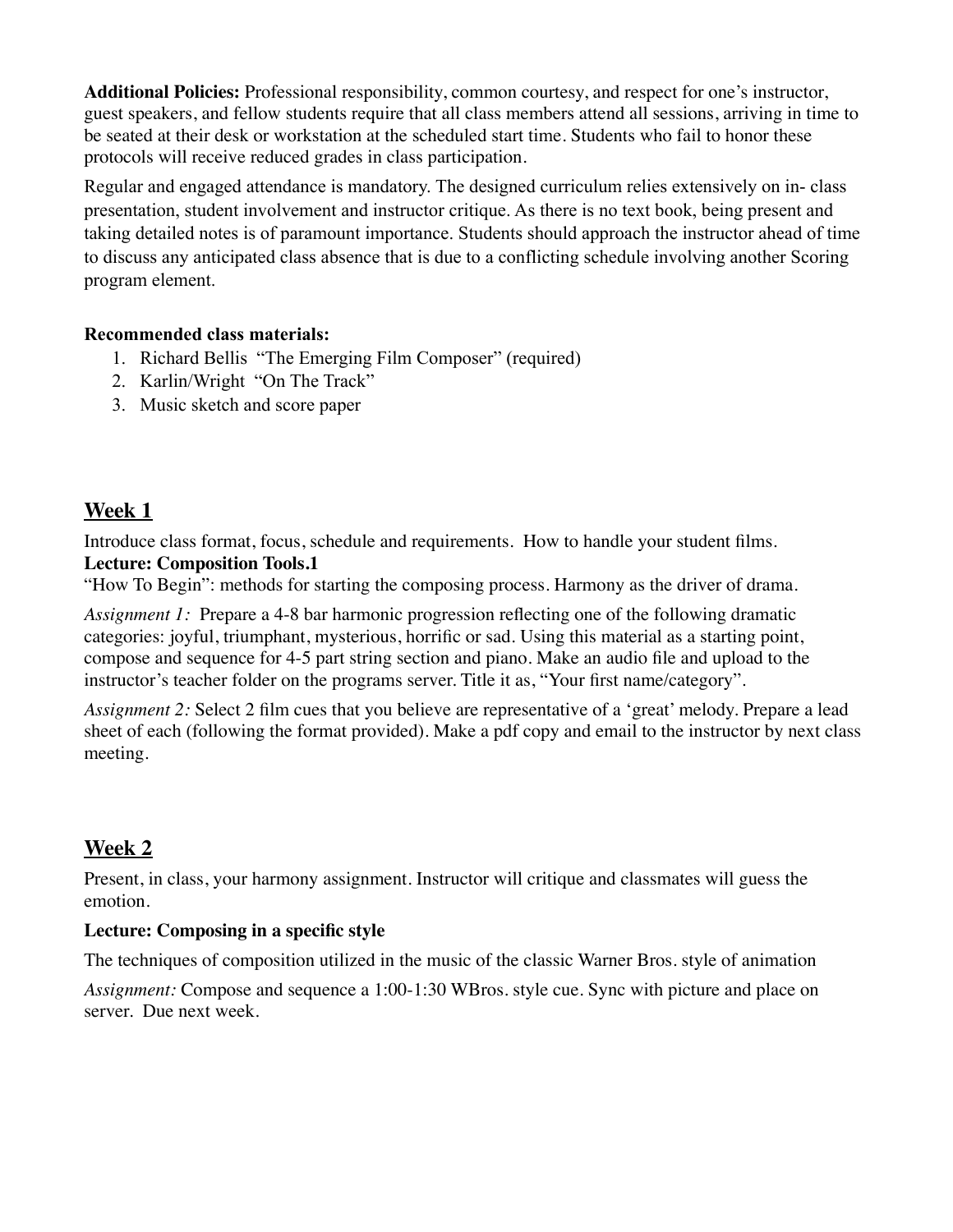# **Week 3**

Present WBros. cues for critique by instructor. Can he hire you?

### **Lecture: Composition Tools.2**

Creative ideas for composing loops. The concept of 'bricks' in composition. A few ways to write quicker: larger units, ostinatos, copy and paste.

*Assignment:* Compose a :45-1:00 cue utilizing todays techniques that reflects one of the following emotions: Worrying, Confused, Irate, or Relaxed. Place on server labeled, "Your first name/category". Due next week.

# **Week 4**

Present, in class, your cue. Instructor will critique and classmates will guess the emotion.

## **Lecture: Composition Tools.3**

Melodic writing. What makes a great melody. Examining the selected "great" melodies of the students and comparing them to the instructors selections.

*Assignment:* Select a video from the server and compose a cue that's 1:00-1:30 in length that features a strong and memorable melody. Choose an ensemble that is appropriate. Sync with picture and place on server. Due next week.

# **Week 5**

Present your melody cue for critique by instructor.

## **Lecture: Composing in a specific style**

The techniques of composition for a Disney animated production.

*Assignment:* Prepare a 1:00-1:30 cue in the Disney style. Due next week.

## **Week 6**

Present your Disney cue for critique by instructor.

*Assignment:* none

# **Week 7**

## **Lecture: Hybrid scores**

How to write for ensembles utilizing a combination of samples and live players (not just over dubbing soloist). Turning 12 players into 52. Examine scores to several series.

**Composition Tools.4** How to handle a static or 'drone' tone.

*Assignment:* Select a scene and set up your template. Compose and sequence a 1:09 'drone' cue. Be creative, but FAST. Time yourself from the moment you start composing and sequencing.

## **Week 8**

Present 'drone' cue. (Quickest time wins a fabulous prize).

**Lecture: Composition Tools.5** 12-tone technique. Where it works and how.

*Assignment:* Select a scene and set up your template. Compose and sequence a 1:03 12-tone cue. Be creative, but FAST. Time yourself from the moment you start composing and sequencing.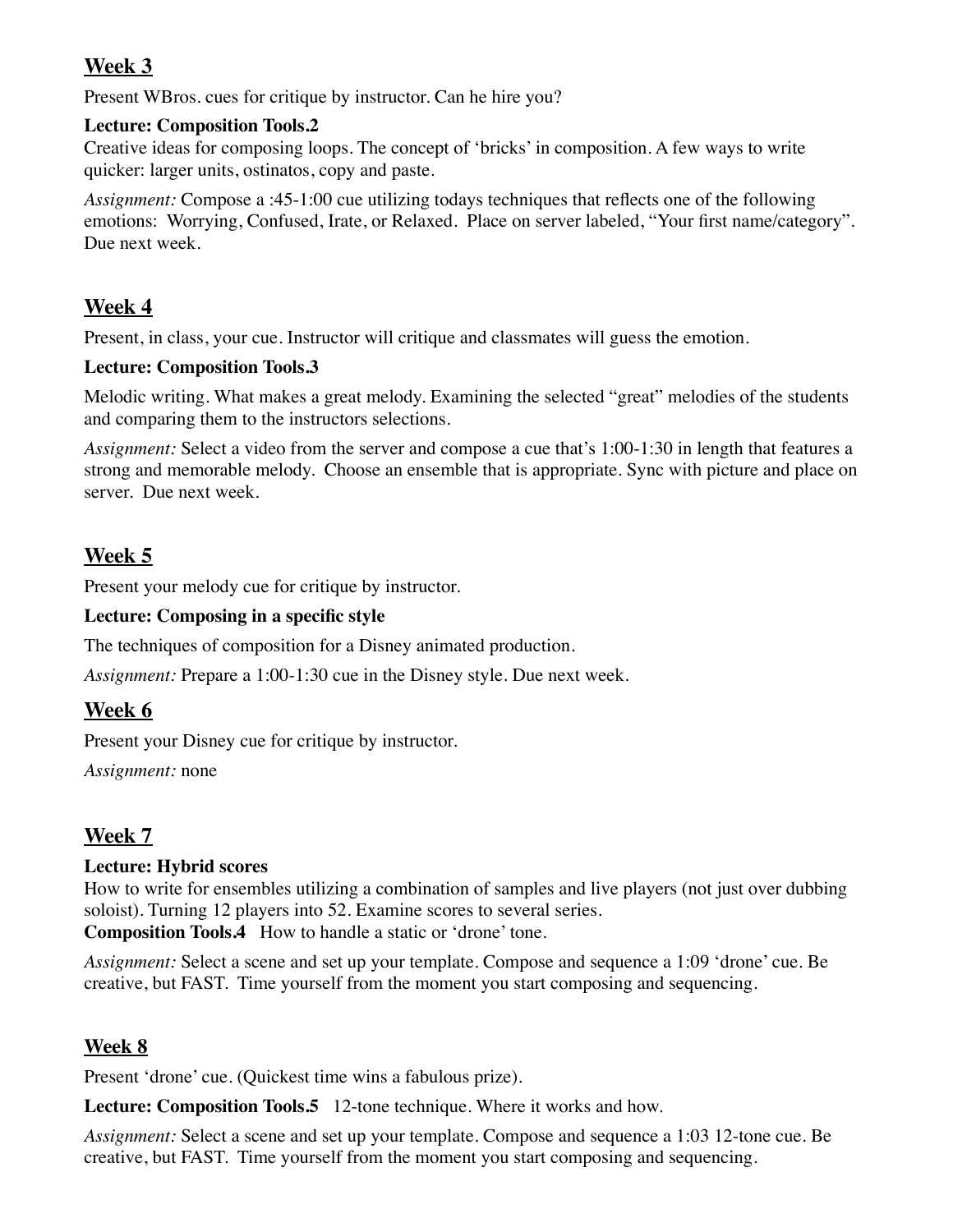### **Week 9**

Present 12-tone cue. (Quickest time wins another fabulous prize). Lecture: On creating 'sound-a-likes', handling temp tracks. copyright concerns and pre-records.

*Assignment:* Produce a piano arrangement of each assigned title (see additional handout for specific instructions). Due next week.

### **Week 10**

Present and critique assigned 'sound-a-like' cues.

**Lecture: Compositional Tools.6** Structure and Form. Analyze 3 cues.

Discuss upcoming live session. Roles of those involved.

*Assignment:* Select a 1:30-2:00 scene to score for our live session. Place on the server. You will 'spot' this with the instructor next week. (Do not compose it yet).

### **Week 11**

'Spot' your scene with instructor. Class will divide into two groups with assigned meeting times.

*Assignment:* Compose and sequence cue. Due next week.

### **Week 12**

Instructor to critique mock-up versions.

**Lecture: Compositional Tools.7** "Schmidty's Helpful and Inventive Tricks"

Examining the use of non-triadic harmony, floating tonality, bass ostinato lines, changing meters, using small ensembles and copy  $\&$  paste idea.

*Assignment*: Make any changes to your cue suggested by the instructor. Orchestrate and prepare parts. Select your conductor.

## **Week 13**

View student cues from recording session.

Discuss how session ran. What worked and what didn't.

*Assignment:* none

### **Week 14**

**Lecture:** "Ghostwriting", it's perils and pitfalls. Union rules and other ways. Discuss work-flow and how to organize for a large session. Various orchestration fees and payments. *Assignment:* none

### **Week 15**

Review semester material. Discuss the Bellis' book.what we have learned this semester and how *Assignment:* Prepare your final project, a student film of your choice. Place on server by date of final exam.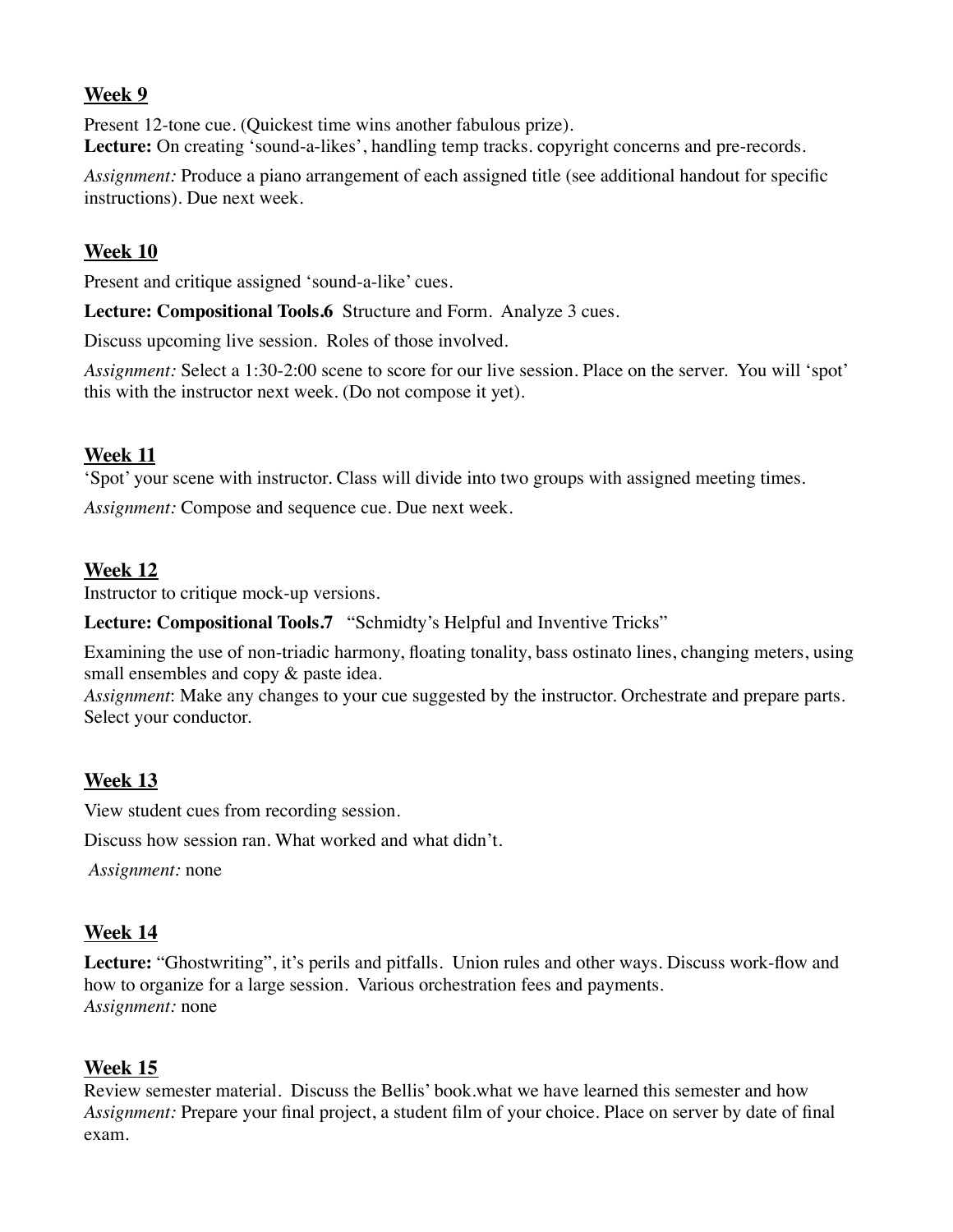### **Finals Week**

Submission of the final project during the finals time (Place on the server). For the date and time of the final for this class, consult the USC *Schedule of Classes* at classes.usc.edu/.

### **Statement on Academic Conduct and Support Systems**

### **Academic Conduct:**

Plagiarism – presenting someone else's ideas as your own, either verbatim or recast in your own words – is a serious academic offense with serious consequences. Please familiarize yourself with the discussion of plagiarism in SCampus in Part B, Section 11, "Behavior Violating University Standards" policy.usc.edu/scampus-part-b. Other forms of academic dishonesty are equally unacceptable. See additional information in SCampus and university policies on scientific misconduct, policy.usc.edu/ scientific-misconduct.

### **Support Systems:**

*Student Health Counseling Services - (213) 740-7711 – 24/7 on call* 

engemannshc.usc.edu/counseling

Free and confidential mental health treatment for students, including short-term psychotherapy, group counseling, stress fitness workshops, and crisis intervention.

*National Suicide Prevention Lifeline - 1 (800) 273-8255 – 24/7 on call* 

suicidepreventionlifeline.org

Free and confidential emotional support to people in suicidal crisis or emotional distress 24 hours a day, 7 days a week.

*Relationship and Sexual Violence Prevention Services (RSVP) - (213) 740-4900 – 24/7 on call* engemannshc.usc.edu/rsvp

Free and confidential therapy services, workshops, and training for situations related to gender-based harm.

*Office of Equity and Diversity (OED) | Title IX - (213) 740-5086* 

#### equity.usc.edu, titleix.usc.edu

Information about how to get help or help a survivor of harassment or discrimination, rights of protected classes, reporting options, and additional resources for students, faculty, staff, visitors, and applicants. The university prohibits discrimination or harassment based on the following protected characteristics: race, color, national origin, ancestry, religion, sex, gender, gender identity, gender expression, sexual orientation, age, physical disability, medical condition, mental disability, marital status, pregnancy, veteran status, genetic information, and any other characteristic which may be specified in applicable laws and governmental regulations.

*Bias Assessment Response and Support - (213) 740-2421* 

studentaffairs.usc.edu/bias-assessment-response-support

Avenue to report incidents of bias, hate crimes, and microaggressions for appropriate investigation and response.

*The Office of Disability Services and Programs - (213) 740-0776* 

#### dsp.usc.edu

Support and accommodations for students with disabilities. Services include assistance in providing readers/notetakers/interpreters, special accommodations for test taking needs, assistance with architectural barriers, assistive technology, and support for individual needs.

*USC Support and Advocacy - (213) 821-4710*